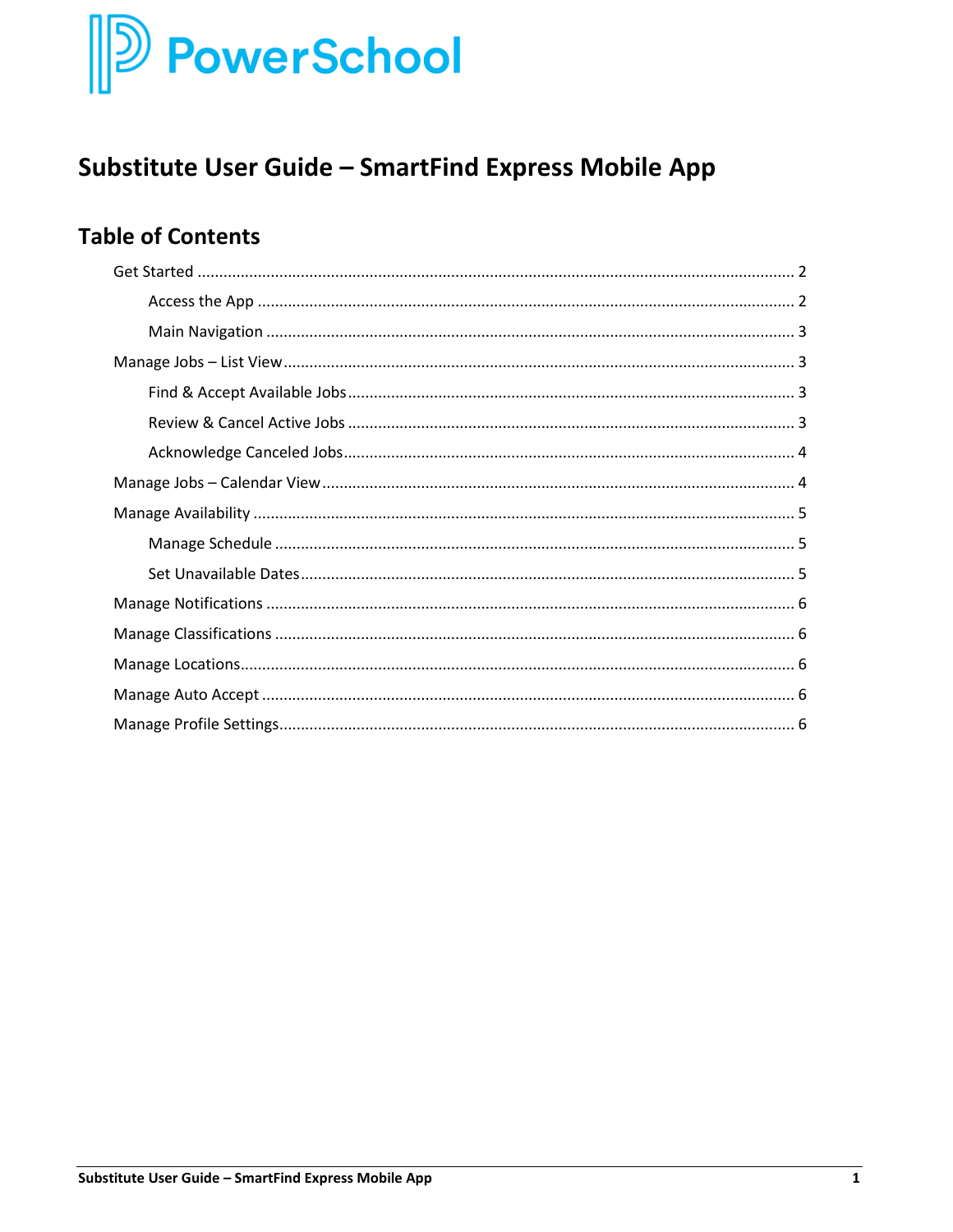

# <span id="page-1-0"></span>**Get Started**

#### <span id="page-1-1"></span>**Access the App**

Each district will provide you instructions and a district unlock code. Open the app and enter the code.



After unlocking, select the district. Enter your login credentials for the selected district.

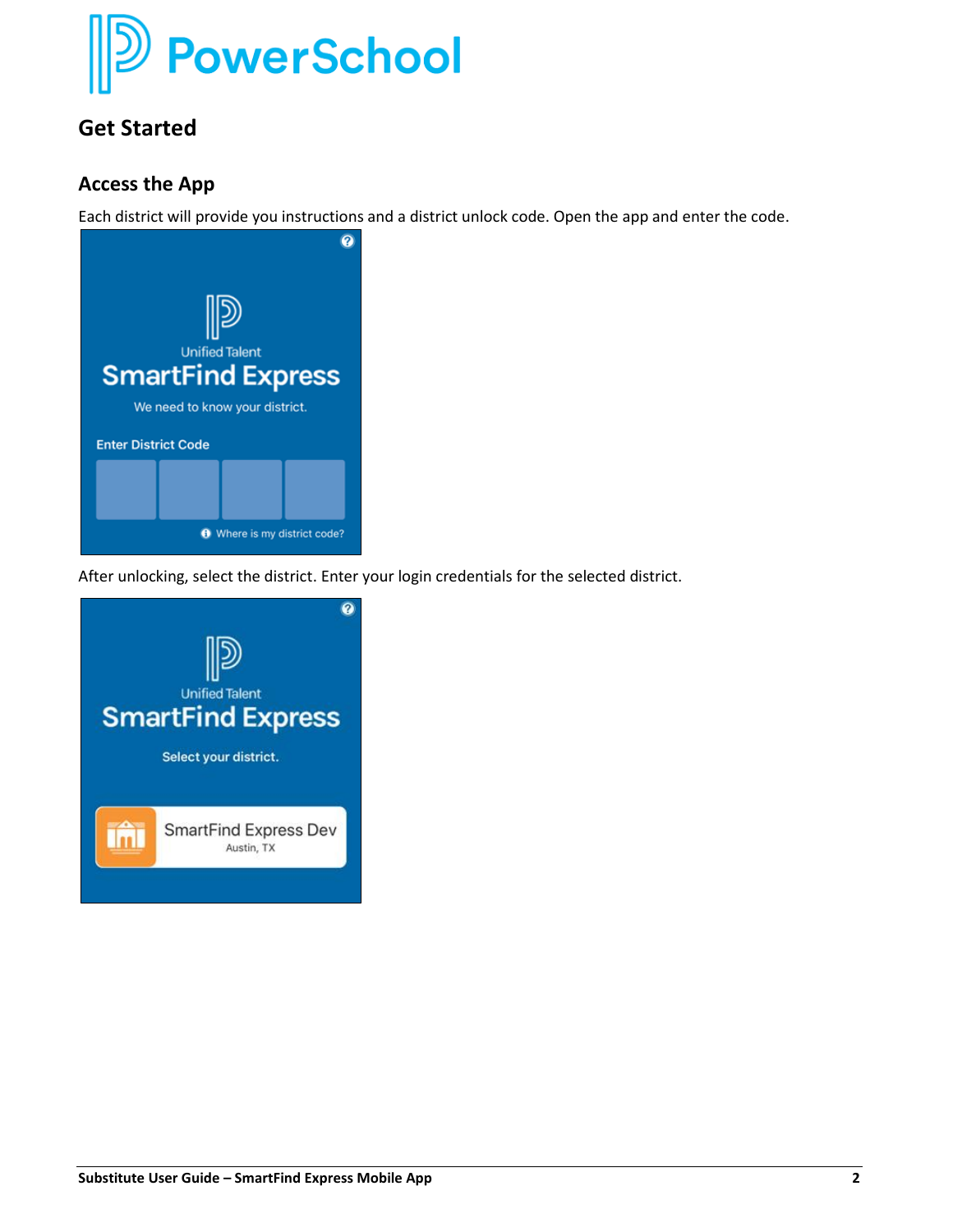

#### <span id="page-2-0"></span>**Main Navigation**



- A. **Jobs** Find and accept jobs available to you and manage jobs you have accepted in a list view.
- B. **Calendar**  Find and accept jobs available to you and manage jobs you have accepted in a calendar view.
- C. **Settings** Set your availability and notification preferences.
- D. **Logout**

<span id="page-2-1"></span>**NOTE:** The mobile app has multi-lingual support. It translates to the selected language of your device.

## **Manage Jobs – List View**

#### <span id="page-2-2"></span>**Find & Accept Available Jobs**

- 1. Select **Jobs** from the main navigation.
- 2. From the **Available** jobs list, select a job to access its details page.
- 3. To take a job assignment, tap **Accept**.

To hide a job from the list, tap **Decline**. A confirmation will appear asking you to select a reason.

#### <span id="page-2-3"></span>**Review & Cancel Active Jobs**

- 1. Select **Jobs** from the main menu.
- 2. From the **Active** jobs list, select a job.
- 3. Review the job dates, schedule, and location information.
- 4. You may have one or more of the following options:
	- **Cancel Assignment** Only available if you can cancel the job. A confirmation will appear asking you to select a reason.
	- Play Only available if there are audio instructions.
	- **View** Only available if there are text instructions.
	- **Attachments** Only available if there are instruction files.

<sup>-</sup>OR-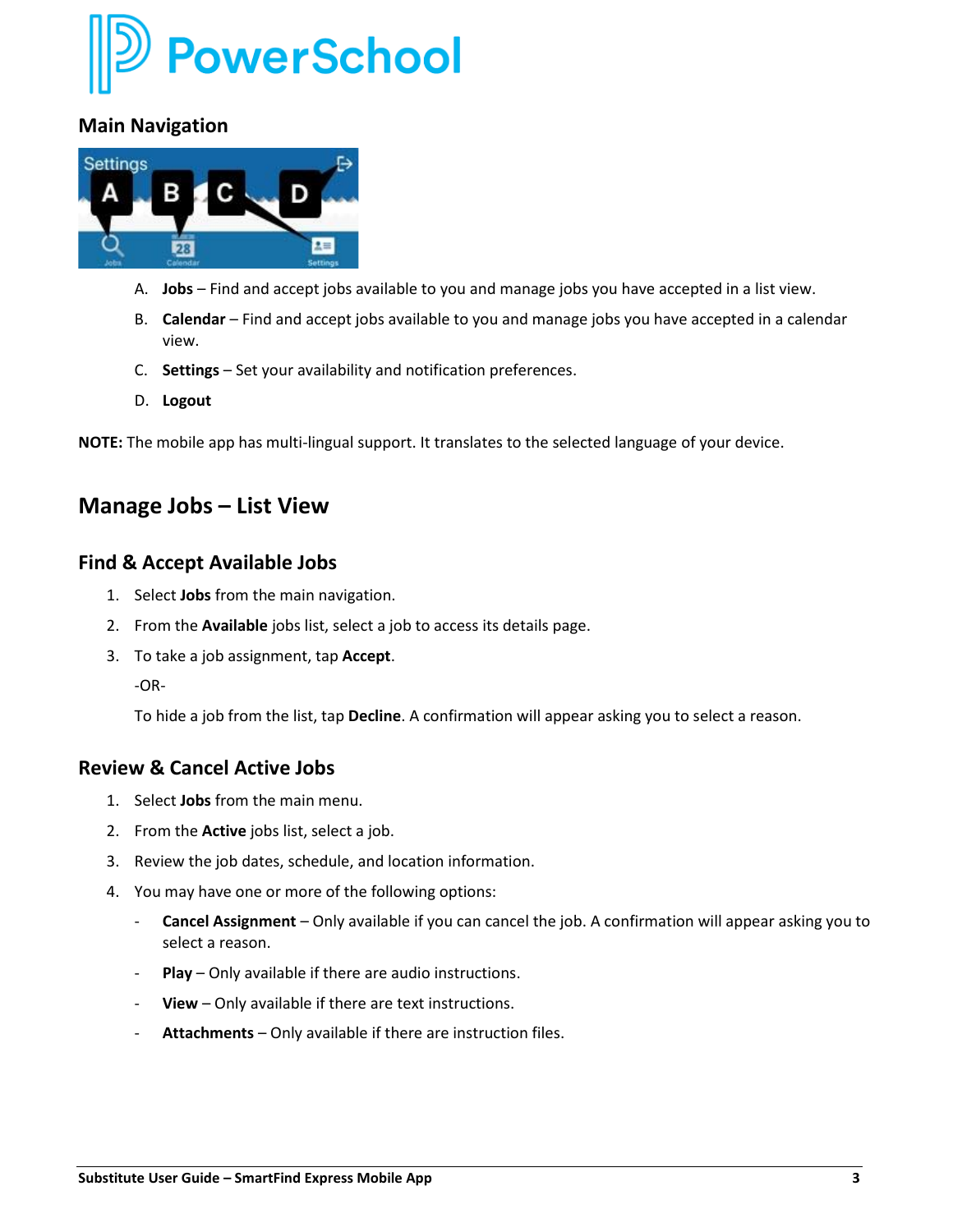

#### <span id="page-3-0"></span>**Acknowledge Canceled Jobs**

If you have been canceled from an assignment by someone else, you should acknowledge the cancellation.

- 1. Select **Jobs** from the main menu.
- 2. From the **Canceled** jobs list, select a job flagged as Action Required.

| Job Search |                   |                             |  | $\equiv$ Filter  |
|------------|-------------------|-----------------------------|--|------------------|
| Available  | Active            | Finished                    |  | Canceled         |
| Canceled   |                   | Updated: 08/26/201 08:59 AM |  |                  |
|            |                   |                             |  | *Action Required |
| #191       | 7:30 AM - 3:30 AM |                             |  |                  |
|            |                   |                             |  |                  |

- 3. Review the job dates, schedule, and location information.
- 4. Tap **Acknowledge Cancellation**.

### <span id="page-3-1"></span>**Manage Jobs – Calendar View**

Jobs available to you and your assigned jobs are displayed together in the calendar.

- 1. Select **Calendar** from the main navigation.
- 2. Select a date with a job icon to view jobs for that day.



3. Select a job from the list to review its details.

Job icons:

| Ő    | C <sub>AM</sub> | PM)  |       |
|------|-----------------|------|-------|
| Full | Half            | Half | Cust. |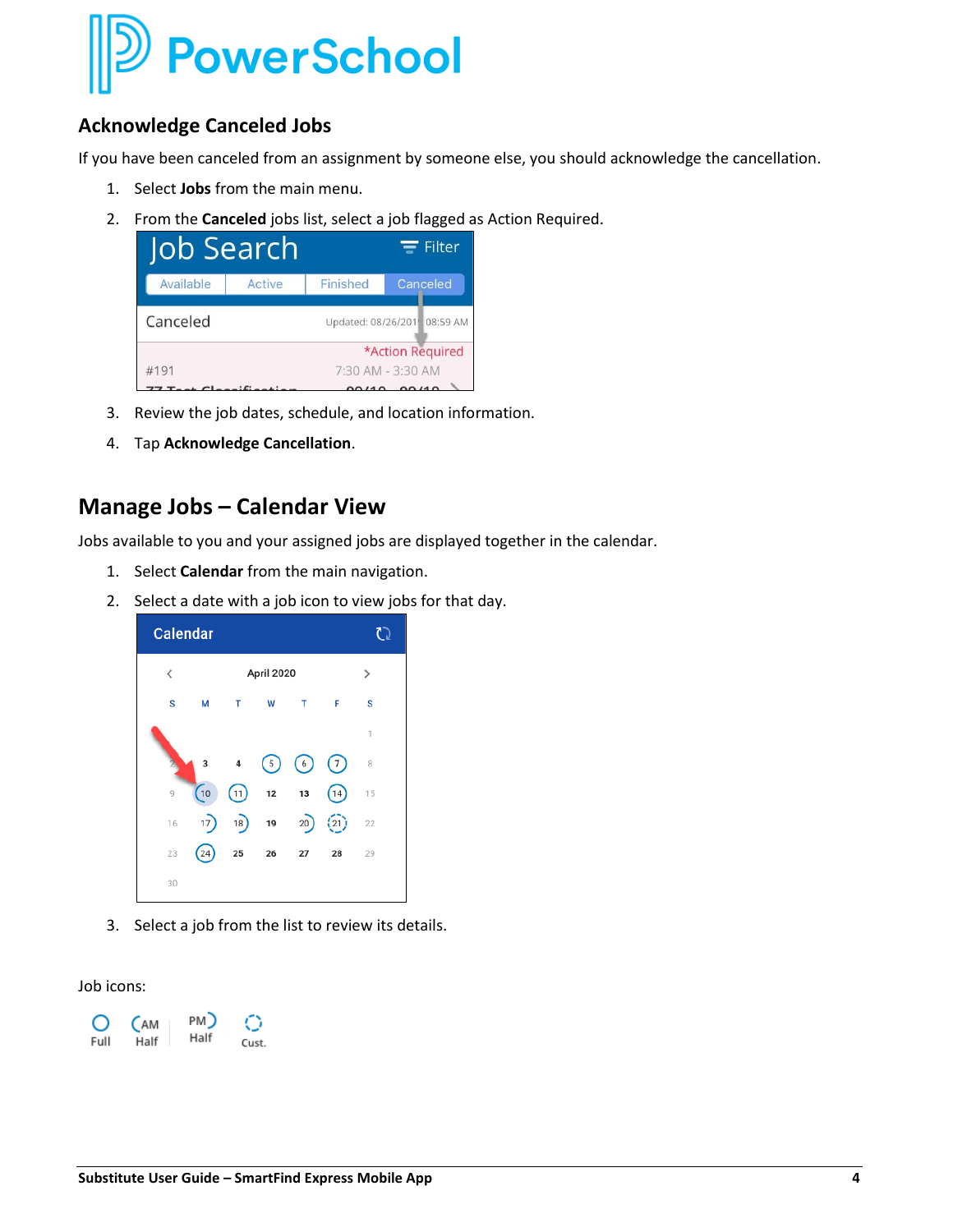

## <span id="page-4-0"></span>**Manage Availability**

#### <span id="page-4-1"></span>**Manage Schedule**

- 1. Select **Settings** from the main menu.
- 2. From the **Availability** tab, select **Schedule**.
- 3. For each day of the week, select your **Work Times** and **Do NOT Call Times** preferences.



4. Tap **Save**.

#### <span id="page-4-2"></span>**Set Unavailable Dates**

- 1. Select **Settings** from the main menu.
- 2. From the **Availability** tab, select **Unavailability**.
- 3. Tap **Add**.
- 4. Enter the unavailability details.
- 5. Tap **Save**.

To remove an unavailability entry:

- For iOS, press from the list and slide left, then tap **Delete**.
- <span id="page-4-3"></span>• For Android, press from the list and hold, then tap **Delete**.